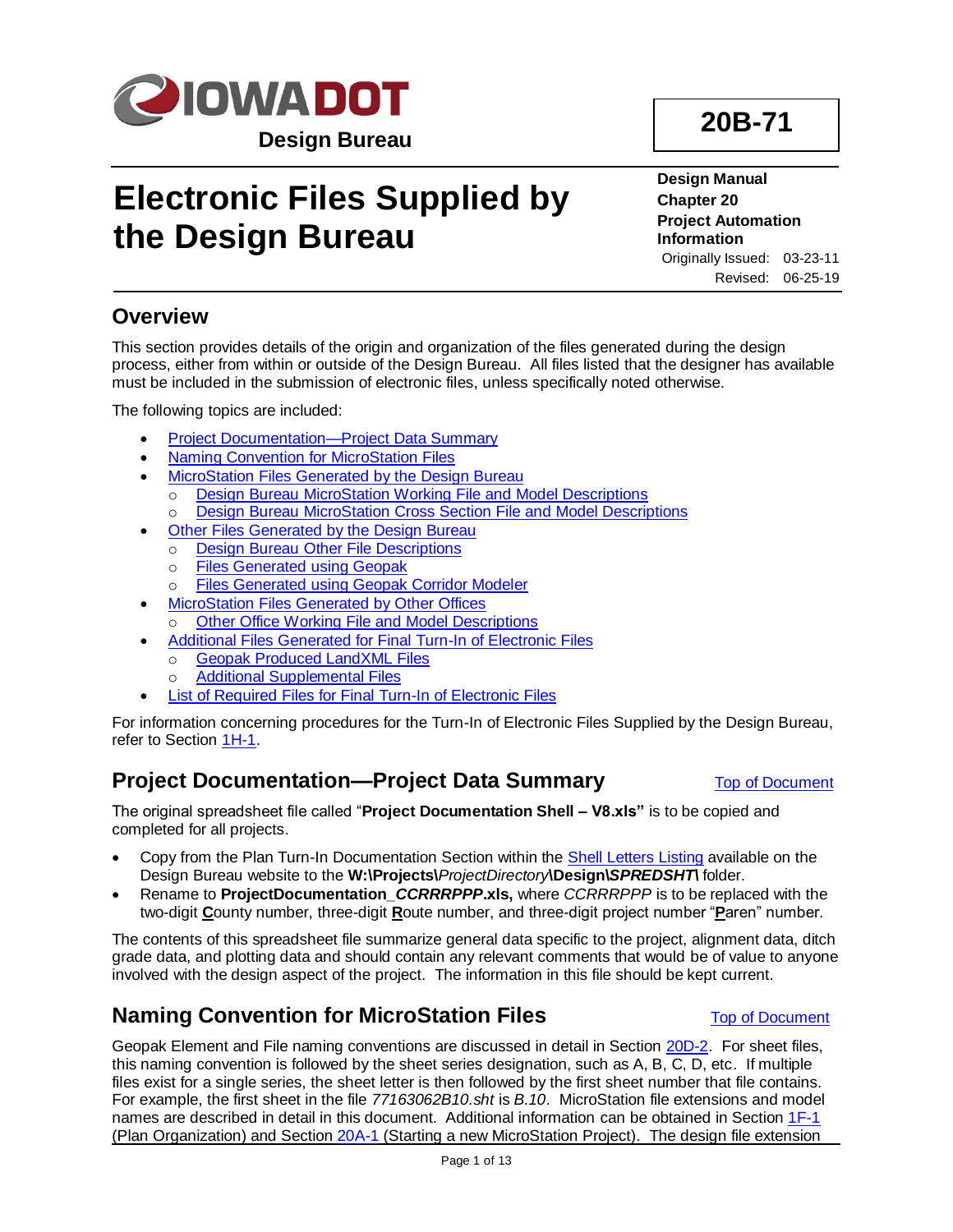often indicates the group that created the file. For example, the "**.dsn**" extension indicates the file was created by the Road Design group, "**.row**" for the Right-of-Way group, etc. Only files with the extension "**.sht"** are intended for sheet printing.

## <span id="page-1-0"></span>**MicroStation Files Generated by the Design Bureau** [Top of Document](#page-0-2)

The **CopySeed (V8) Program** is used to create the following possible MicroStation file types:

- 1. Title Sheet *(A01.sht*)
- 2. Legend Sheet (*LGD.sht*)
- 3. Typical Sheet *(B01.sht*)
- 4. Tabulation Sheet (*C01.sht*)
- 5. Bench/Reference Sheet (*G01.sht*)
- 6. Design Detail Sheet (*U01.sht*)
- 7. Cross Section Sheet (*W, X, Y, or Z01.sht*) **Note:** *.sht* files are not to be included in the submission of electronic files. Refer to [1F-1](01F-01.pdf) for content of the *.sht* files listed above.
- 8. Cross Section Working File 140' Wide Scale (*.dsn*[\) see below for](#page-4-0) details
- 9. Cross Section Working File 280' Wide Scale (*.dsn*[\) see below for details](#page-4-0)
- 10. Cross Section Working File 560' Wide Scale (*.dsn*[\) see below for](#page-4-0) details
- 11. Cross Section Working File 1400' Wide Scale (*.dsn*) [see below for details](#page-4-0)
- 12. Cross Section Working File 2800' Wide Scale (*.dsn*) [see below for details](#page-4-0)
- 13. Highway Design File (*.dsn*[\) see below for details](#page-2-0)
- 14. Geometric Design File (*.geo*[\) see below for details](#page-2-1)
- 15. Public Hearing File (*.pub*[\) see below for details](#page-2-2)
- 16. Photogrammetry North File (*.pho*[\) see below for details](#page-3-0)
- 17. Photogrammetry South File (*.pho*[\) see below for details](#page-3-0)
- 18. Photogrammetry DTM North File (*.dtm*) [see below for details](#page-4-1)
- 19. Photogrammetry DTM South File (*.dtm*) [see below for details](#page-4-1)
- 20. Field Collected Survey Information (*.sur*[\) see below for details](#page-3-1)
- 21. Aerial Images North of I-80 File (*.dgn*) (not included in electronic file submission)
- 22. Aerial Images South of I-80 File (*.dgn*) (not included in electronic file submission)
- 23. Soils Design File (*.sol*) [see below for details](#page-4-2)
- 24. Landscaping File (*.rsd*) (not included in electronic file submission)
- 25. 3D Blank File (*.3D*) [see below for details](#page-4-3)
- 26. Corridor Modeler 2D Linework (*.cml*) [see below for details](#page-4-4)
- 27. Geopak Sheeting Layout Files (.dgn) Refer to Section [21B-2.](21B-02.pdf) (not included in electronic file submission)
- 28. Mass Diagram Design File (*.mas*) [see below for details](#page-4-5)



The Plan, Profile, and Plan/Profile type sheet files usually are not created using the **CopySeed** program. For additional details pertaining to the creation of Plan and Profile sheets, refer to Section [21B-4.](21B-04.pdf) "H" sheets are included in this category as well, but are produced by the Office of Right-of-Way.

### <span id="page-1-1"></span>**Design Bureau MicroStation Working File and Model Descriptions**

[Top of Document](#page-0-2)

#### **MicroStation Model Naming**

For details and instructions on the creation and naming of models, refer to Section [21A-40.](21A-40.pdf) Model names are created using the following convention, *Prefix\_Scale\_Roadway Name*. For example, the model name corresponding to *Ramp A* of a *US 30 interchange* could be *RMP\_0100\_US30A;* the model corresponding to *Stage 1* of *IA 9* could be *STG\_0050\_Stage1;*  and the model corresponding to the *side road 12th Street* could be *SR\_0020\_12thStreet.*



If the model name (below) is designated by an asterisk (\*), it indicates that there may be multiple models of that type within a file. Also note that for brevity, plan and/or profile sheets are referred to as 'plan sheets' in this section.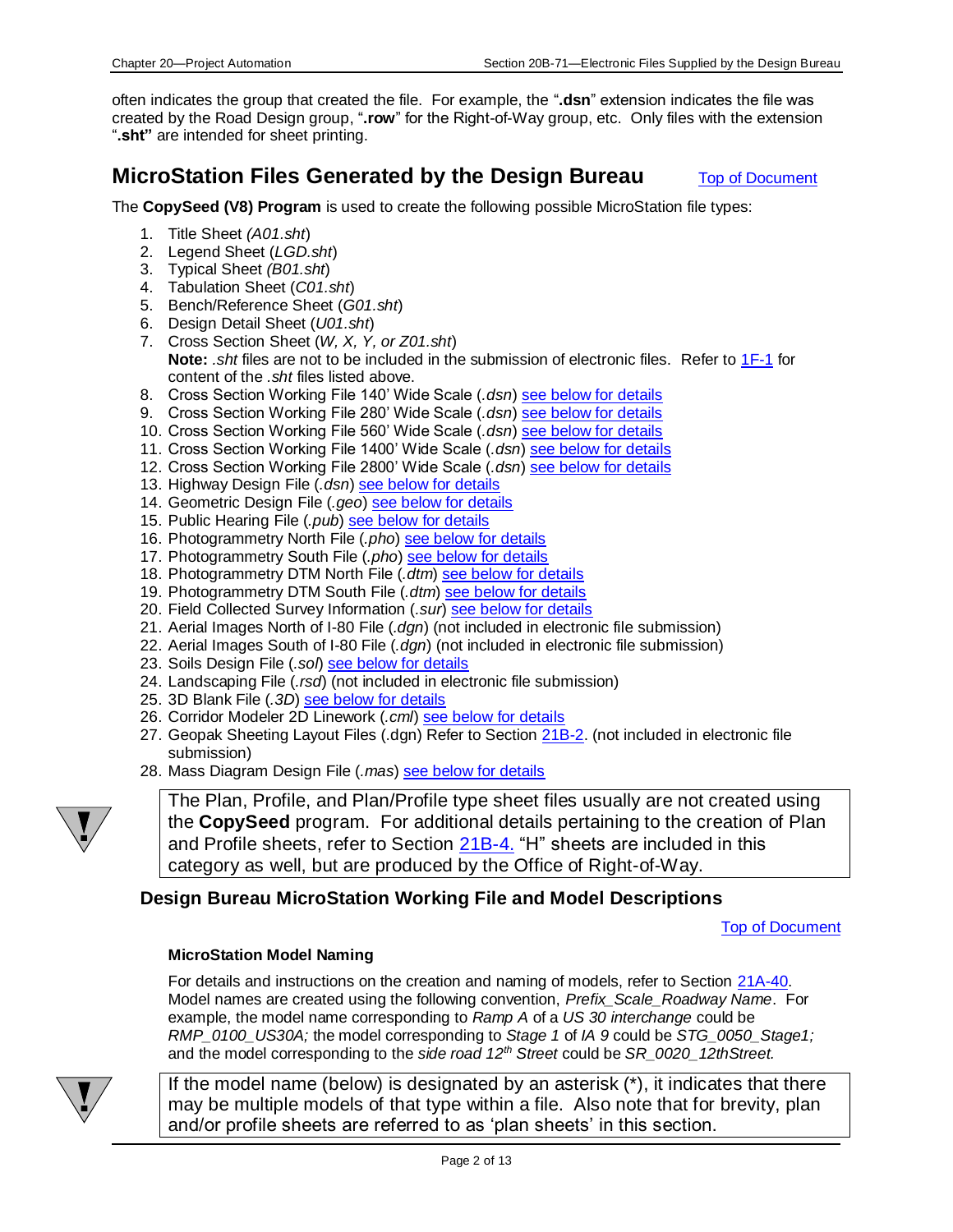#### <span id="page-2-0"></span>**".dsn" File**

The **.dsn** file is created by a "Roadway Design" section and it contains most (if not all) of the Roadway Design work associated with the horizontal and vertical alignments. Nearly all "Plan" and "Profile" sheet files and other "special" or "detail" sheet files associated with alignment information are created from the design information in the "**.dsn**" file.

#### **Model Options:**

- 1. **County Project Number** Contains County, Project Number, and Designer Information. This model is referenced to all sheet files.
- 2. **DET\*** Contains all information for one detour.
- 3. **DRN** Contains all drainage information.
- 4. **INTG\*** Contains all scale relevant geometric information for one intersection.
- 5. **INTJ\*** Contains all jointing information for one intersection.
- 6. **INTS\*** Contains all staking information for one intersection.
- 7. **Road\_Design\_Linework** Contains all non-scale related line work and elements, excluding items specifically noted in other models. All sheet border shapes used to define the limits of the plan and profile information are to be included in the alignment and scale specific models and not to be in the **Road\_Design\_Linework** model.
- 8. **PLT** Contains references of all models used for scroll plotting.
- 9. **Project Overview** Contains references of all models in the file to show an overview of the entire project (contains no active elements).
- 10. **ML** Contains scaled plan and profile annotation and elements for mainline plan sheets.
- 11. **RMP\*** Contains scaled plan and profile annotation and elements for one ramp.
- 12. **SR\*** Contains annotation and scale related information for one side road.
- 13. **STG\*** Contains annotation and scale related information for one specific design stage (the **DRN** Model is to be referenced and clipped as appropriate in the **STG** Models).
- 14. **Sidewalk**  Contains all sidewalk information.

#### <span id="page-2-1"></span>**".geo" File**

The **.geo** file is created by the Geometrics Design section and, much like the .dsn file, it will contain most (if not all) of the Roadway Geometric Design work associated with the horizontal and vertical alignments of interchanges. Nearly all "Plan" and "Profile" sheet files and other "special" or "detail" sheet files associated with interchange alignment information are created from the design information in the "**.geo**" file.

**Note:** The **.dsn** file may contain information typically found in the **.geo** file if the Geometrics Design section was not involved in the interchange design.

**Note:** The **County Project Number** model in the ".**dsn**" file is to be referenced to the "geo" plan sheet files.

#### **Model Options:**

- 1. **INCH\*** Contains all information for one interchange.
- 2. **INTG\*** Contains all geometric information for one interchange.
- 3. **INTJ\*** Contains all jointing information for one interchange.
- 4. **INTS\*** Contains all staking information for one interchange.
- 5. **Road\_Design\_Linework –** Contains all non-scale related line work and elements, excluding items specifically noted in other models. All sheet border shapes, used to define the limits of the plan and profile information, are to be included in the "alignment and scale specific" model, not in the **Road\_Design\_Linework** model.
- 6. **PLT** Contain*s references of all* models to be used for scroll plotting.
- 7. **Project Overview** Contains references of all models in the file, to show an overview of the entire project. (Contains no active elements.)
- 8. **RMP\*** Contains scaled plan and profile annotation and for one ramp.
- 9. **SR\*** Contains annotation and scale related information for one side road.

#### <span id="page-2-2"></span>**".pub" File**

The **.pub** file is created by the Roadway Design section and contains all work done to create the display for public hearings. This file should not be included with turn-in files for contract letting;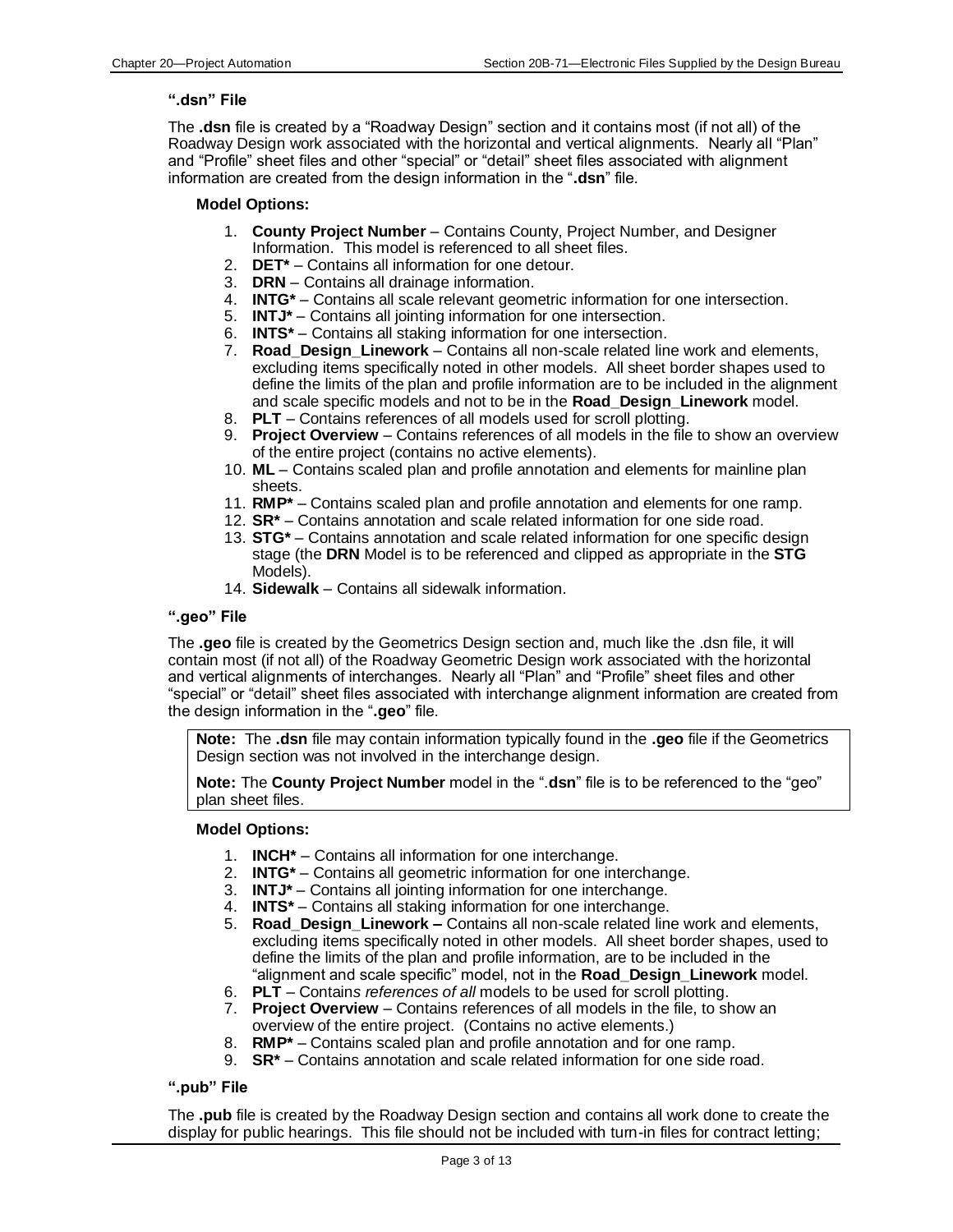however, a *.pdf* of the file may be provided. The *.pdf* should be named such that it indicates the paper size used for printing. For example, *PubCCRRRPPP\_24x109.pdf.*

#### <span id="page-3-0"></span>**".pho" File**

*The* **.pho** file is created by the Photogrammetry section and contains all existing topography and text for photogrammetrically collected information.Refer to Section [20B-51](20B-51.pdf) for additional information on folder structure, file structure, and the discussion of the interaction of the *.pho* and *.sur* files.

**Note:** In some staged projects, the **.pho** file may be altered during a later stage to show some of the proposed elements from an earlier state as existing features in the later stage. The altered elements will be shown in a dark gray color, while the original "as collected features" will continue to display in green.

#### **Model Options:**

- 1. **Contours** Contains existing ground contours produced by a combination of field survey and photogrammetry**.**
- 2. **Project Overview** Contains a reference of each of the 100 scale models in the file, to show an overview of the entire project (contains no active elements).
- 3. **TOPO\_0100/\_0050/\_0020**  Contains all existing topography information. There will be one TOPO model for each scale (Examples: *TOPO\_0100, TOPO\_0050, TOPO\_0020*).
- 4. **TXT\_0100** Contains all existing survey text. There will be one **TXT** model at 100 scale. When the **TXT** model information is required at other scales, the referenced **TXT\_0100** information is to be copied to the appropriate design model using the "**Copy, Rotate, & Scale"** tool (see Section [21A-22](21A-22.pdf) for details on this tool).

#### <span id="page-3-1"></span>**".sur" File**

The **.sur** file is created by the Preliminary Survey section and contains all existing topography and text for ground collected information. Refer to Section [20B-51](20B-51.pdf) for additional information on folder structure, file structure, and discussion of the interaction of the *.pho* and *.sur* files.

**Note:** In some staged projects, the **.sur** file may need to be copied to the Design folder and modified by the roadway designer to show some of the proposed elements from an earlier state as existing features in the later stage. The altered elements will be shown in a dark gray color, while the original "as collected features" will continue to display in green.

#### **Model Options:**

- 1. **Field\_Contours** Contains existing ground contours produced from field survey shots. This model is used only when there is no **.pho** file.
- 2. **Field\_Drainage\_Areas** Contains drainage areas for small structures that do not have drainage structure "design numbers".
- 3. **Field\_DTM** Contains the graphics used to create the 3D digital terrain model, as well as spot elevation shots of the existing conditions. The tin triangles will only be drawn into this model when there is no **.pho** file.
- 4. **Field\_G\_Sheets** Contains horizontal and vertical control plan sheets, project index, and field surveyed items legend, as well as an initial project utility legend and utility survey information.
- 5. **Field\_Project\_Control** Contains the graphics and text for project control points.
- 6. **Field\_Project\_Overview** Contains a reference attachment of each model listed above to show an overview of the entire project (contains no active elements).
- 7. **Field\_TOPO\_0100/\_0050/\_0020** Contains all existing topography information. There will be one "**TOPO…**" model for each scale (Examples: *TOPO\_0100, TOPO\_0050, TOPO\_0020*).
- 8. **Field TXT 0100** Contains all existing field collected survey text. There will be only one **TXT** model at 100 scale. When the **TXT** information is required at other scales, the referenced **Field\_TXT\_0100** information is to be copied to the appropriate design model using the "**Copy, Rotate, & Scale"** tool (see Section [21A-22](21A-22.pdf) for details on this tool).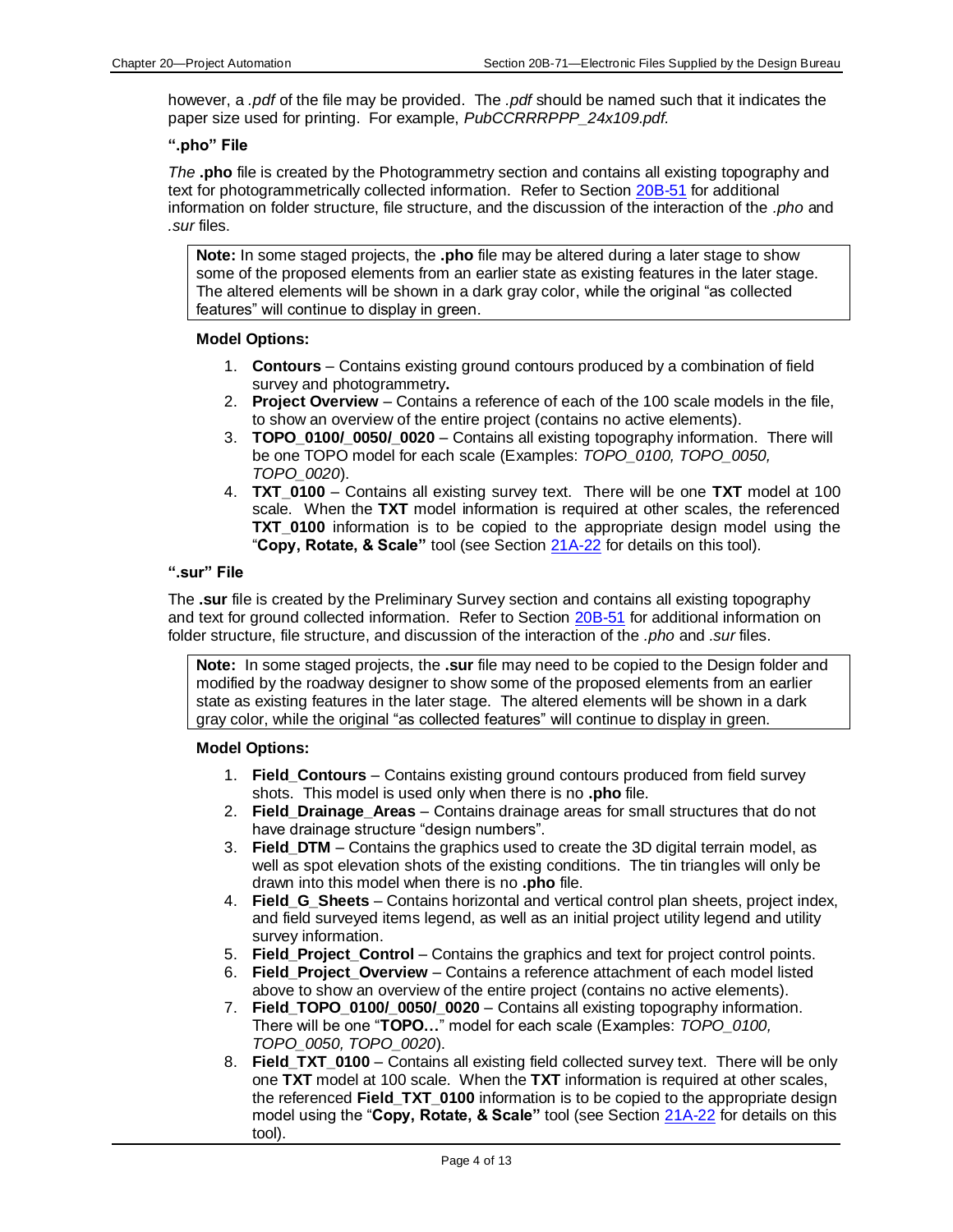#### <span id="page-4-1"></span>**".dtm" Files**

The **.dtm** file is a 3-D file that contains existing graphical elements used to create a surface terrain model. The content of a **.dtm** file generally coincides with the **.pho** file.



#### These files are not used with Corridor Modeler.

#### <span id="page-4-2"></span>**".sol" Files**

The **.sol** file is created by the Soils Design section and contains all soils work.

#### **Model Options:**

- 1. **BOR\*** Contains all information for one borrow.
- 2. **County Project Number** Contains County, Project Number, and Designer Information. This model is referenced to all Soils sheet files.
- 3. **DET\*** Contains annotation and scale related information for one detour.
- 4. **Project Overview**  Contains references of all models to show an overview of the entire project (contains no active elements).
- 5. **ML** Contains annotation and scale-related information for mainline.
- 6. **RMP\*** Contains annotation and scale-related information for one ramp.
- 7. **SR\*** Contains annotation and scale-related information for one side road.
- 8. **STB** Contains all soils "stabilities" information.

#### <span id="page-4-3"></span>**".3D" Files**

The **.3D** files are created by a Roadway Design section and contain three-dimensional linework, both longitudinal and transverse, in a MicroStation format.

Each project will generate up to five different types of **.3D** files. One **.3D** file is to be produced for each of the following alignment types: Mainline, Side Roads, Ramps, and Entrances. If the project includes staging, **.3D** files should be made for each alignment type and stage. For example, there may be a file for *ML065\_Stage1.3d* and another file for *ML065\_Stage2.3d*. A **.3D**  file with all stages and alignments referenced to it should also be included.

#### <span id="page-4-4"></span>**".cml" Files**

The **.cml** files are created by a Roadway Design section and contain linework used specifically with Corridor Modeler.

#### <span id="page-4-5"></span>**".mas" Files**

The **.mas** file is created by a Roadway Design section and will contain the earthwork mass diagram for the project. The information contained in this file is generated from an [Excel T](#page-6-1)  [Sheets](#page-6-1) file.

#### <span id="page-4-0"></span>**Design Bureau MicroStation Cross Section File and Model Descriptions**

[Top of Document](#page-0-2)

#### **"XS\_***ChainName***.dsn" and "XS\_** *BorrowNumber***.dsn" Files**

The **XS\_***ChainName***.dsn** file is created by a Roadway Design section and contains all the working cross sections for a specific alignment and stage. The **XS\_***BorrowNumber***.dsn** file is created by the Soils Design section and contains all the working cross sections for a specific borrow. Refer to Section [1F-23a](01F-23a.pdf) for additional information on cross section spacing and key locations.

#### **Model Options:**

- 1. **"XS\_***ChainName\_Scale\_Descriptor"*
- 2. "**XS\_***BorrowNumber\_Scale\_Descriptor"*
	- Contains all working cross section information for each scale and stage (Example: *XS\_ML030\_0280\_Stage1*). These cross sections can be navigated with Geopak cross section navigation tools and should contain all the cross sections that are shown in the plan sheets for the designated alignment and stage or borrow.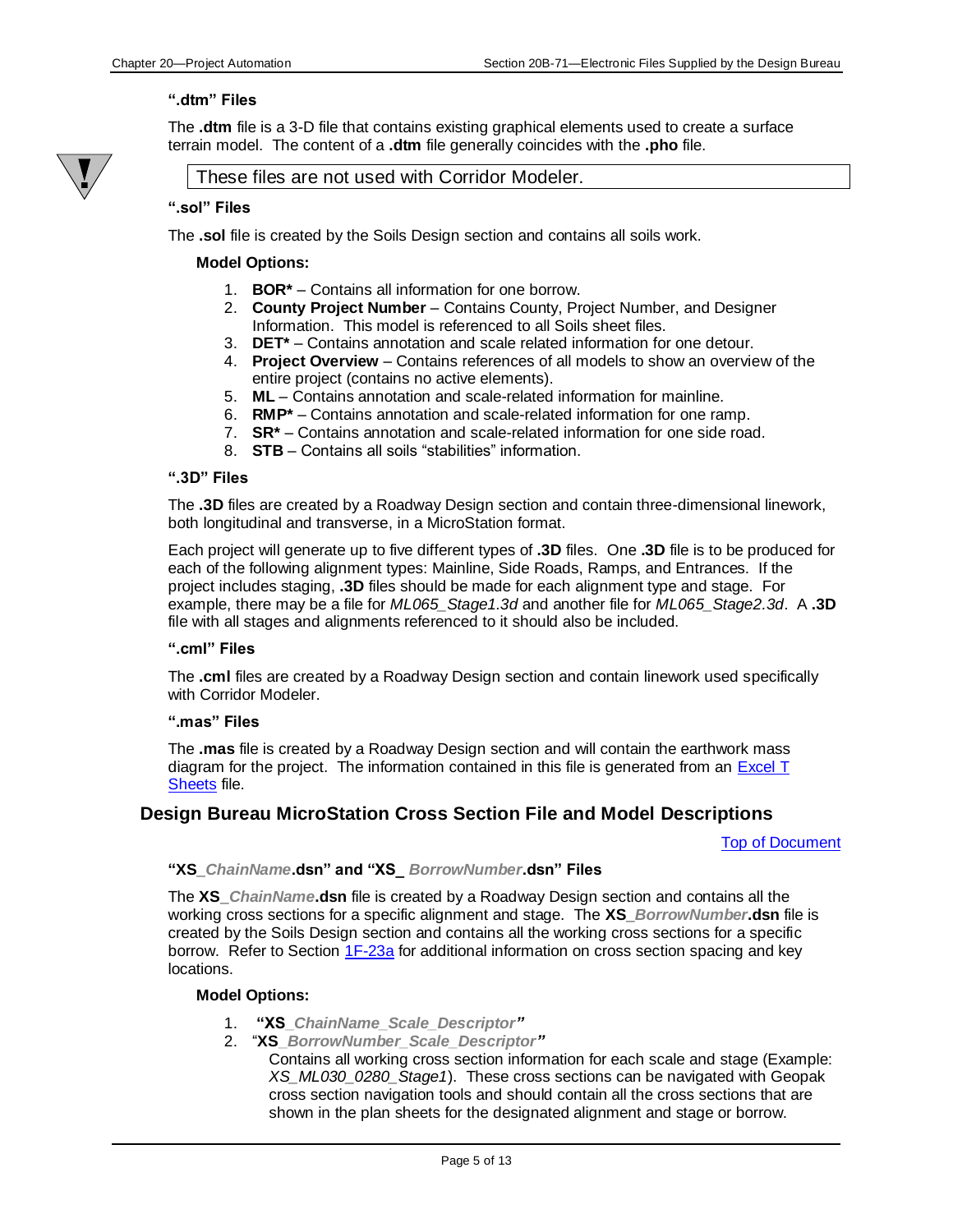## <span id="page-5-0"></span>**Other Files Generated by the Design Bureau [Top of Document](#page-0-2) Congress Constraints**

The **CopySeed (V8) Program** is used to also create the following possible file types:

- 29. Corridor Modeler Template Library Closed Components (*\*.itl*) [see below for details](#page-5-2)
- 30. Geopak Earthwork Rural Asymmetric Run 1 (*\*.inp*) [see below for details](#page-6-2)
- 31. Geopak Earthwork Rural Asymmetric Run 2 (*\*.inp*) [see below for details](#page-6-2)
- 32. Geopak Earthwork Rural Parallel Run 1 (*\*.inp*[\) see below for details](#page-6-2)
- 33. Geopak Earthwork Rural Parallel Run 2 (*\*.inp*[\) see below for details](#page-6-2)
- 34. Geopak Earthwork Urban Parallel Run 1 (*\*.inp*[\) see below for details](#page-6-2)
- 35. Geopak Earthwork Urban Parallel Run 2 (\*.inp[\) see below for details](#page-6-2)
- 36. Geopak Earthwork Parallel to Asymmetric (*\*.inp*[\) see below for details](#page-6-2)
- 37. Geopak Earthwork Granular Blanket (*\*.inp*) [see below for details](#page-6-2)
- 38. Geopak Earthwork Miscellaneous (*\*.inp*) [see below for details](#page-6-2)
- 39. Geopak Earthwork Moisture & Density (*\*.inp*[\) see below for details](#page-6-2)
- 40. Geopak Earthwork Plowing & Shaping (*\*.inp*) [see below for details](#page-6-2)
- 41. Geopak Earthwork Top of Subgrade Rural Asymmetric Run 1 (*\*.inp*[\) see below for details](#page-6-2)
- 42. Geopak Earthwork Top of Subgrade Rural Asymmetric Run 2 (*\*.inp*[\) see below for details](#page-6-2)
- 43. Geopak Earthwork Top of Subgrade Rural Parallel Run 1 (*\*.inp*[\) see below for details](#page-6-2)
- 44. Geopak Earthwork Top of Subgrade Rural Parallel Run 2 (*\*.inp*[\) see below for details](#page-6-2)
- 45. Geopak Earthwork CM Closed Shapes Subgrade Run 1 (*\*.inp*[\) see below for details](#page-6-2)
- 46. Geopak Earthwork CM Closed Shapes Subgrade Run 2 (*\*.inp*[\) see below for details](#page-6-2)
- 47. Geopak Earthwork CM Closed Shapes Earthwork Run 1 (\*.inp) [see below for details](#page-6-2)
- 48. Geopak Earthwork CM Closed Shapes Earthwork Run 2 (*\*.inp*) [see below for details](#page-6-2)
- 49. Excel C Sheets (*\*.xlsm*) [see below for details](#page-6-1)
- 50. Excel G Sheets (*\*.xlsm*) [see below for details](#page-6-1)
- 51. Excel J Sheets (*\*.xlsm*) [see below for details](#page-6-1)
- 52. Excel M Sheets (*\*.xlsm*) [see below for details](#page-6-1)
- 53. Excel S Sheets (*\*.xlsm*) [see below for details](#page-6-1)
- 54. Excel T Sheets (*\*.xlsm*) [see below for details](#page-6-1)
- 55. Bridge Approach Calc Files (*\*.xlsx*) [see below for details](#page-6-3)

The following possible file type is created by the Soils Design section:

- 56. Soils Van Dyke (*\*.pdf*[\) see below for details](#page-6-3)
- 57. Excel CS Sheets (*\*.xlsm*) [see below for details](#page-6-1)

The file types in the following list are also created by the Design Bureau using Geopak:

- 58. Design Geopak GPK Files (*job\*.gpk*[\) see below for details](#page-6-4)
- 59. Survey Geopak GPK Files(*jobSAP No.gpk*) [see below for details](#page-6-5)
- 60. Geopak Cross Section Development Input Files (*\*.prj*[\) see below for details](#page-6-6)
- 61. Geopak Drainage Files (*\*.gdf*) [see below for details](#page-7-3)
- 62. Geopak Site Files (*\*.gsf*) [see below for details](#page-7-4)

The Design Bureau also creates the following file and folder types using Geopak Corridor Modeler:

- 63. rddbs Folder [see below for details](#page-7-5)
- 64. Geometry Project File (*\*.alg*) [see below for details](#page-7-6)
- 65. Roadway Design Files (*\*.ird*) [see below for details](#page-7-7)
- 66. Roadway Design Preference File (*\*.rdp*[\) see below for details](#page-7-8)
- 67. Preferences File (*\*.ddb*[\) see below for details](#page-7-9)

#### <span id="page-5-2"></span><span id="page-5-1"></span>**Design Bureau - Other File Descriptions** [Top of Document](#page-0-2)

#### **".itl" Files**

*The* **.itl** file is created by a Roadway Design section and contains project specific roadway templates. Template Library Files can be accessed through Geopak Corridor Modeler.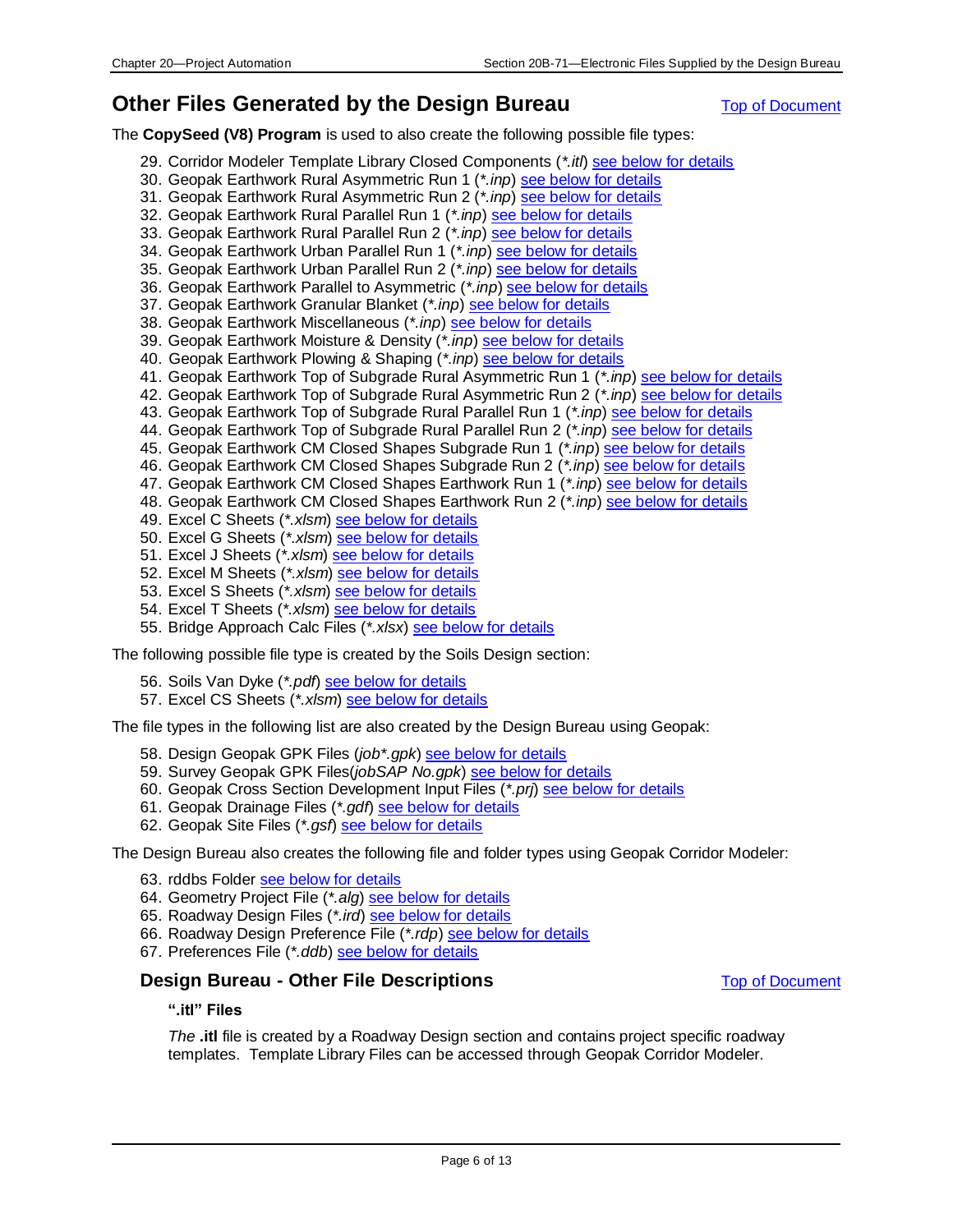#### <span id="page-6-2"></span>**".inp" Earthwork Files**

*The* **.inp** file is created by a Roadway Design section and contains the input functions used to generate earthwork quantities. Earthwork **.inp** files can be processed through "Geopak Cross Sections: Run Cross Sections". Running the **.inp** file produces results in a **.log** file and a **.txt** file.

#### <span id="page-6-1"></span>**".xlsm" Excel Tabulation Files**

The Roadway Design sections produce seven types of tabulation files in the **.xlsm** format, including Excel Tabulation Files for the "C", "CS", "G', "J", "M", "S", and "T" sheet series. The **.xlsm** files are spreadsheet files that are used to produce a majority of the tabulations in the plan sheets and contain data entry and tabulation worksheets. The data entry sheets contain calculations that are used for project quantities. The data entry sheets may contain more information than used by the tabulations in the plan sheets. Refer to Section [20J-61](20J-61.pdf) for more information on tabulation files. These files are also used to print the tabulated portions of the specified sheet series. The naming convention for these files is the same as for the MicroStation **.sht** files, as discussed earlier.

Excel C Sheet **.xlsm** files are created by a Roadway Design section and contain quantity tabulations.

Excel CS Sheet **.xlsm** files are created by the Soils Design section and contain earthwork quantity tabulations.

Excel G Sheet **.xlsm** files are created by a Roadway Design section and contain tabulations for horizontal and vertical control information.

Excel J Sheet **.xlsm** files are created by a Roadway Design section and contain tabulations for traffic control and staging information.

Excel M Sheet **.xlsm** files are created by a Roadway Design section and contain tabulations for intake and utility access, as well as storm sewer pipe.

Excel S Sheet **.xlsm** files are created by a Roadway Design section and contain tabulations for sidewalk.

Excel T Sheet **.xlsm** files are created by a Roadway Design section and contain earthwork calculations and balance information.

#### <span id="page-6-3"></span>**".xlsx" Excel Calculation Files**

*The "***Bridge Approach Calc Files.xlsx**" files are created by a Roadway Design section and contain calculations for bridge approach, paved shoulder, and longitudinal grooving quantities.

#### <span id="page-6-7"></span>**".pdf" Soils VanDyke Files**

The Soils VanDyke **.pdf** files are created by the Soils Design section and contain a lab report of soils boring information. This file may contain information outside the limits of the project.

#### "**.kmz"** Project Overview File

The Project Overview **.kmz** file contains the line work from MicroStation exported to a Google Earth shape file **kmz** format. Refer to Section 21M-XX.

#### <span id="page-6-4"></span><span id="page-6-0"></span>**Files Generated using Geopak** [Top of Document](#page-0-2)

#### **"job***parennumber***.gpk" - Geopak GPK Files**

The **job***parennumber***.gpk** file contains all the design alignments, curves, spirals, and points for a project in Geopak format. For information on the alignment naming convention, refer to Section [20D-2.](20D-02.pdf) **NOTE:** This file should not contain any information outside the project limits.

#### <span id="page-6-5"></span>**"job***Sap No***.gpk" - Geopak GPK Files**

<span id="page-6-6"></span>The **job***Sap No***.gpk** file contains all the existing alignments, curves, spirals, and points for a project in Geopak format. **NOTE:** This file may contain information outside the project limits. This file is produced by the Preliminary Survey section.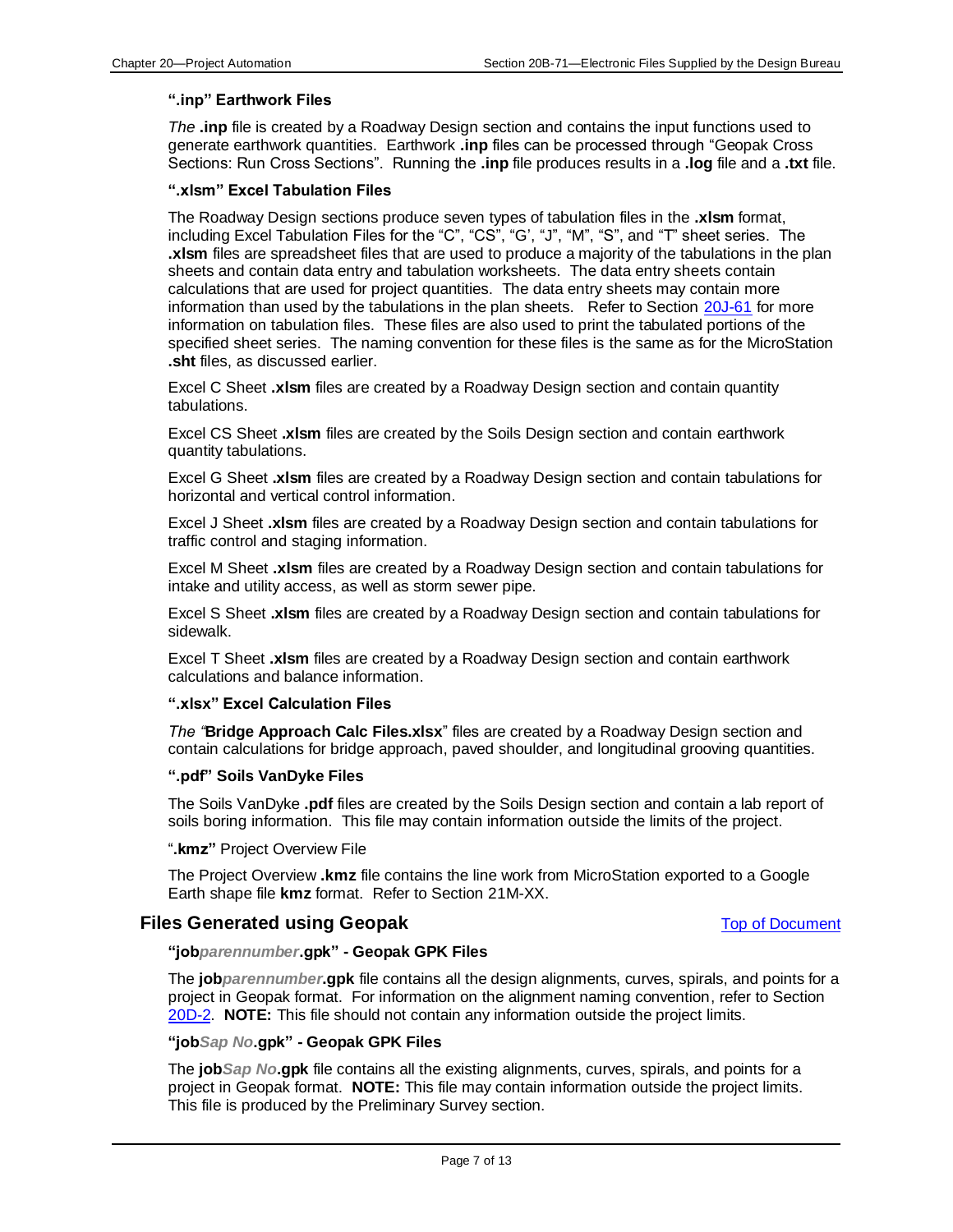#### **Geopak Cross Section Development Input Files**

**Note:** *CCRRRRPPP.inp* files are used to produce Geopak criteria-based cross sections. If Geopak criteria was used to produce the cross sections, there should be an input file for each alignment and stage. Any information input into the Proposed Cross Sections dialog within Project Manager is stored in the **.prj** file. Input files are embedded into the **.prj** file.

**Note:** This process has been replaced by using Geopak Corridor Modeler.

#### <span id="page-7-3"></span>**".gdf" Geopak Drainage Files**

The **.gdf** file contains the Geopak drainage design for the project and is to be used in conjunction with the other configuration files required for drainage such as the cell library and drainage library.

#### <span id="page-7-4"></span>**".gsf" Geopak Site Files**

The **.gsf** file is a Geopak Site project file and is used in conjunction with a MicroStation file that contains graphics for the site. The Geopak Site program is typically used for irregular grading, such as borrows and ponds.

#### <span id="page-7-0"></span>**Files Generated using Geopak Corridor Modeler [Top of Document](#page-0-2) Concument**

<span id="page-7-5"></span>Corridor Modeler is a highly interactive 3-D modeling tool used by designers to create 3-D models for proposed roadways. For additional Corridor Modeler information, refer to Section [21B-200.](21B-200.pdf)

#### **"rddbs" Folder**

The **rddbs** *folder* contains support files that are used by "Roadway Designer", which is a Geopak application within Corridor Modeler.

#### <span id="page-7-6"></span>**".alg" Files**

The **.alg** file is created when a designer stores alignments and plan-view graphical elements in Corridor Modeler. The **.alg** files are stored in the *rddbs folder*.

#### <span id="page-7-7"></span>**".ird" Files**

The **.ird** file contains data the designer inputs into Roadway Designer.

#### <span id="page-7-8"></span>**".rdp" Files**

The **.rdp** file contains preference settings defined by the designer in Roadway Designer.

#### <span id="page-7-9"></span>**".ddb" Files**

The **.ddb** files are Corridor Modeler preference files.

## <span id="page-7-1"></span>**MicroStation Files Generated by Other Offices** [Top of Document](#page-0-2)

The following file types are created by other offices and may be referenced to Design files. Refer to Section [20B-41](20B-41.pdf) for assistance locating these files in the project folder structure.

- 1. Archeological Survey File (*\*.arc*) [see below for details](#page-7-10)
- 2. District Right-of-Way File (*\*.dis*) [see below for details](#page-8-0)
- 3. Mitigation File (*\*.mit*) [see below for details](#page-8-1)
- 4. Right-of-Way Design File (*\*.row*) [see below for details](#page-8-2)
- 5. Bridge Structures Files (*\*.str*) [see below for details](#page-9-1)
- 6. Traffic and Safety File (*\*.tas*) [see below for details](#page-9-2)
- 7. Wetlands File (*\*.wet*) [see below for details](#page-9-3)

### <span id="page-7-10"></span><span id="page-7-2"></span>**Other Office Working File and Model Descriptions [Top of Document](#page-0-2) Conditional Article 2016**

#### **".arc" Files**

The **.arc** file is created by the Cultural Resources section within the Office of Location and Environment (OLE) and contains archeological locations. This file is usually generated from a GIS program and converted into a MicroStation format. The shapes in this file should be copied into the **.dsn** Roadway Design file and labeled as indicated in the project documentation.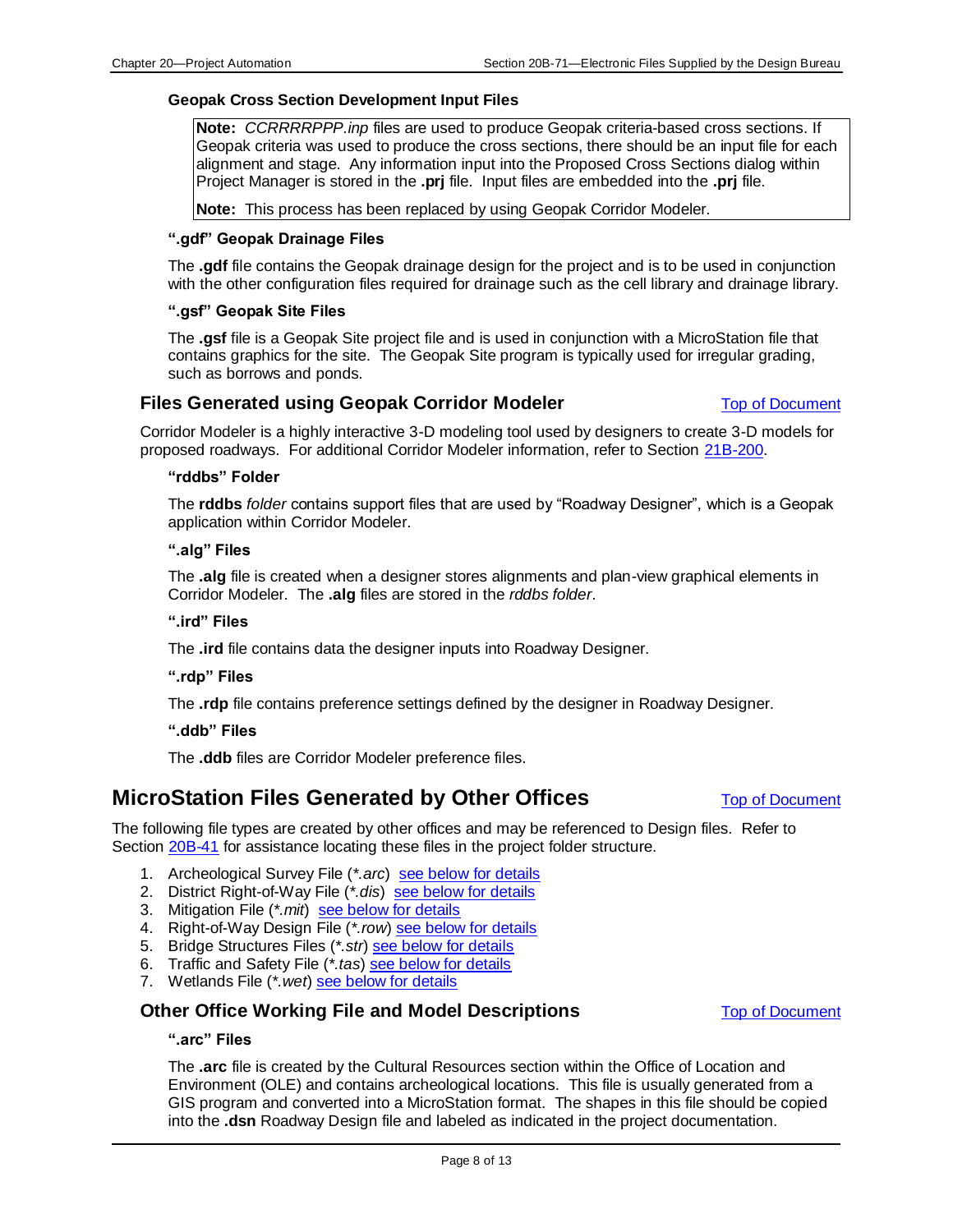#### **Model Options:**

1. **Default** – Contains archeological locations.



The "**.arc**" file should not be included with turn-in files for contract letting because its presence may encourage the excavation of archeological areas in search of artifacts.

#### <span id="page-8-0"></span>**".dis" Files**

The **.dis** file is created by the District Right-of-Way land surveyor. It generally contains both existing right-of-way and District-designed proposed right-of-way information.

#### **Model Options:**

- 1. **T1**  Contains plan view linework and "plus & distance callouts" of the existing ROW, section lines with labels, existing alignments with callouts, and notes about how some of the lines were developed. This model may also contain copies of the proposed alignments and District-designed proposed right-of-way information.
- 2. **par##\***  There may be various models with parcel number plot-plans that are used by the Office of Right-of-Way. The information in these models should not be needed by Roadway designers.

#### <span id="page-8-1"></span>**".mit" Files**

The **.mit** file is created by the Water Resources section within the Office of Location and Environment. It contains the proposed environmental mitigation design.

#### **Model Options:**

- 1. **Aerial** Contains aerial imagery for the project area.
- 2. **Alignments** Contains alignments concerning the mitigation design.
- 3. **Contours** Contains proposed and existing contours.
- 4. **GPS\_Survey** Contains GPS survey information.
- 5. **Mitigation** Contains a project overview of the mitigation design.
- 6. **Site Line Work** Contains Geopak Site elements.
- 7. **Structures**  Contains information concerning structures.

The Aerial model is not to be included with the electronic file submittal because the DOT may not own the rights to share the aerial images that were used.

#### <span id="page-8-2"></span>**".row" Files**

The **.row** file is created by an Office of Right-of-Way Design Section and contains all right-of-way design work. **NOTE:** The **.row** file contains multiple models for various options of resolution and measurement units. Only the models that match the resolution and measurement units for the project will contain design information. All other models will be empty.

#### **Model Options:**

- 1. **English P and S Seedfile (blank)**  Contains 10,000 Resolution plot-plans and summaries for the project.
- 2. **English ROW File (720 - Layout)**  Contains a 720 Resolution model produced by the Right-of-Way Design section with plan-view graphics and callouts for the proposed right-of-way, as well as parcel numbers and current ownership information.
- 3. **English ROW File (Layout)**  Contains a 10,000 Resolution model produced by the Right-of-Way Design section with plan-view graphics and callouts for the proposed right-of-way, as well as parcel numbers and current ownership information.
- 4. **Metric P and S - (2000 – Seedfile) (blank)**  Contains 2,000 Resolution plot-plans and summaries for the project.
- 5. **Metric P and S Seedfile (blank)**  Contains 10,000 Resolution plot-plans and summaries for the project.

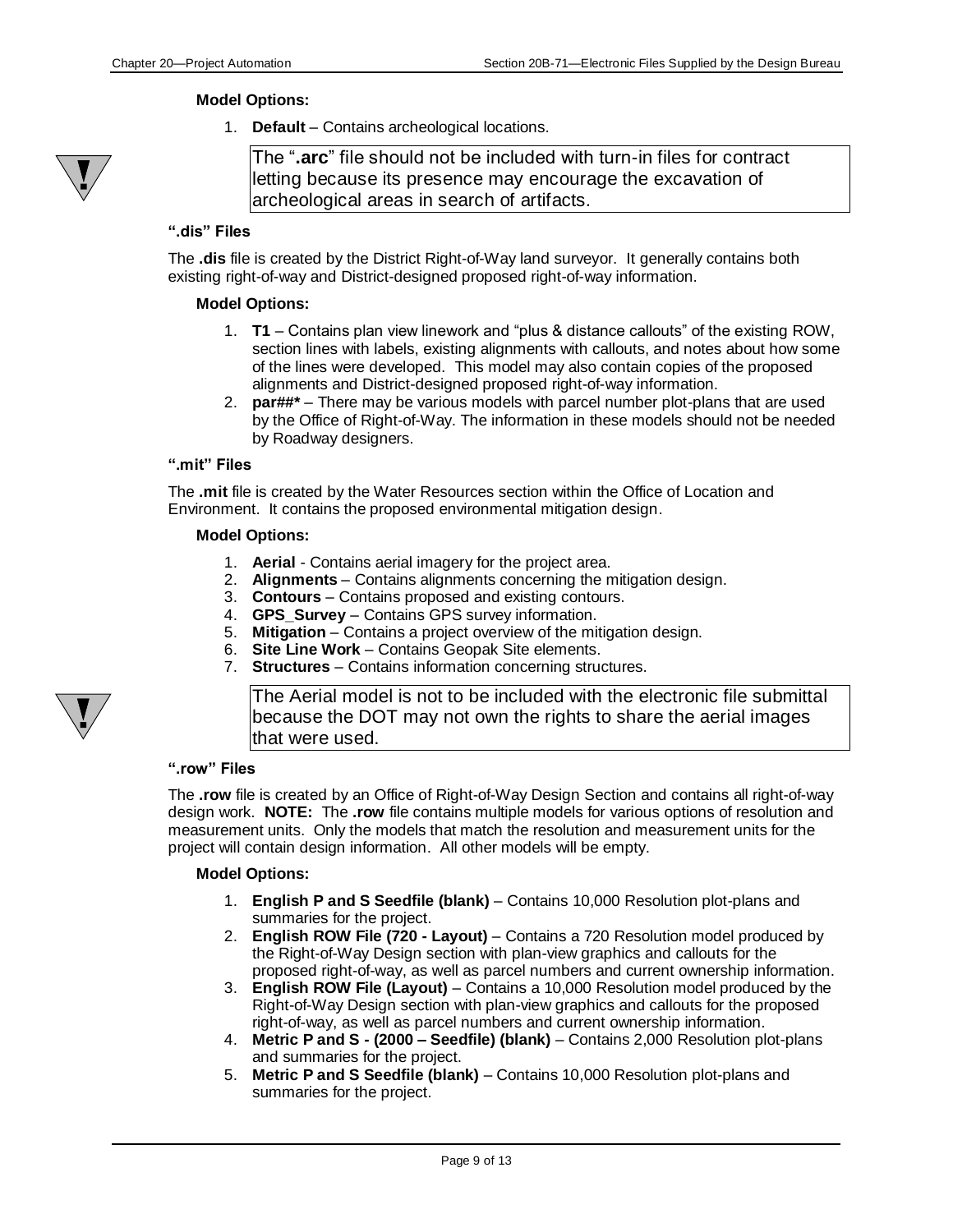6. **Metric ROW File (Layout)** – Contains a 10,000 Resolution model produced by the Right-of-Way Design section with plan-view graphics and callouts for the proposed right-of-way, as well as parcel numbers and current ownership information.

#### <span id="page-9-1"></span>**".str" Files**

The **.str** file is created by the Office of Bridges & Structures, Preliminary Design section. The **.str** file contains the "type, size and location"  $(T, S, \& L)$  information for all structures within the project.

#### **Model Options:**

- 1. **Structures** This model contains the layout of all the structures in the project.
- 2. **"TSL\_***County\_Design Number***\*"** Contains all "T, S, & L" information for one drainage structure (Design Number). The *TSL\_CC\_DDDD* model will be renamed with the appropriate county (CC) and design number (DDDD) for the structure. If any Design Number requires multiple *TSL* sheets, a sequential number (*\_01*) will be added to the end of the model name. The TSL model contains a sheet border reference used to define the limits of the plan sheet area.

#### <span id="page-9-2"></span>**".tas" Files**

The **.tas** file is created by the Traffic section of the Office of Traffic & Safety, and contains all signing, signal, and lighting work.

#### **Model Options:**

- 1. **Existing Signing**  Contains existing signing information.
- 2. **Proposed Signing** Contains proposed signing information.
- 3. **Proposed (***Intersection Name)* **Signals\***  Contains proposed signal information.
- 4. **Existing Lighting** Contains existing lighting information.
- 5. **Proposed Lighting** Contains proposed lighting information.
- 6. **Aerial** Contains aerial imagery for the project area.

The Aerial model is not to be included with the electronic file submittal because the DOT may not own the rights to share the aerial images that were used.

#### <span id="page-9-3"></span>**".wet" Files**

The **.wet** file is created by the Water Resources section of the "Office of Location and Environment" (OLE) and contains existing wetland locations.

#### **Model Options:**

1. **Default** – Contains existing wetland locations.

## <span id="page-9-0"></span>**Additional Files Generated for Final Turn-In of Electronic Files**

[Top of Document](#page-0-2)

<span id="page-9-4"></span>**".dxf" Files (**The .dxf file is an AutoCad format file.)

**Note:** AutoCad files are similar to MicroStation V7 files in that they contain only the one single file container rather than multiple models.

The intent of the **.dxf** file is to provide our customers with a file in a generic format. The **.dxf** file contains all the longitudinal and transverse break lines for a single alignment, such as for one ramp. This **.dxf** file is a converted MicroStation file. Leveling in this file should be descriptive so that it is easy to determine what the lines represent. The **.dxf** file is only necessary for the final plan turn-in on Machine Guidance projects.

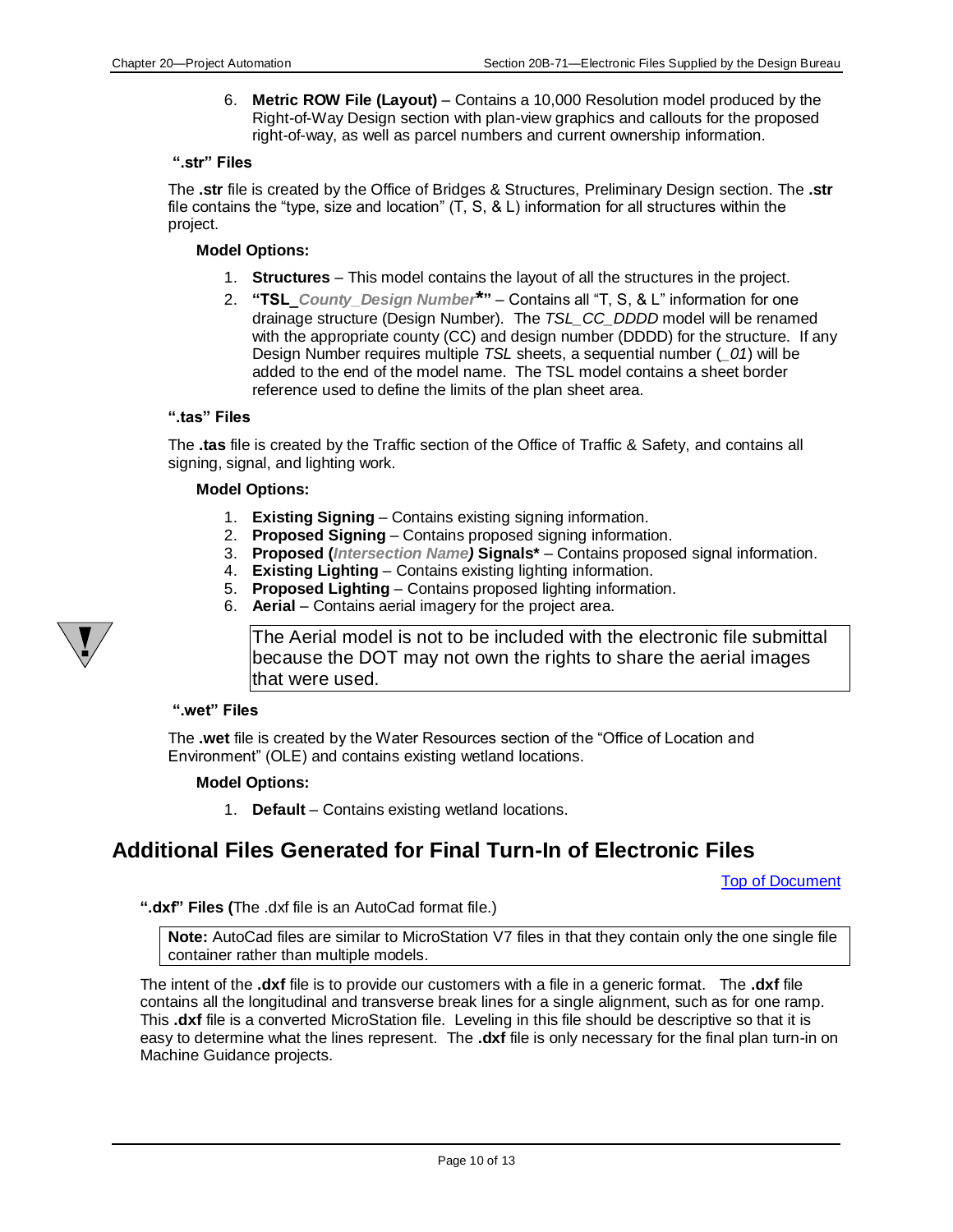### <span id="page-10-2"></span><span id="page-10-0"></span>**Geopak Produced LandXML Files** [Top of Document](#page-0-2)

**"hv\_dsn\_***parennumber***.xml" files**

The "**hv\_dsn\_***parennumber***.xml**" file contains all the horizontal and vertical design alignments for an entire project, in LandXML format. This includes alignments and profiles for intersection and/or interchange returns and ramp tapers. For information on Geopak Element, File, and alignment naming conventions, refer to Section [20D-2.](20D-02.pdf) For the details on producing these LandXML files, refer to Section [20H-10.](20H-10.pdf)

#### <span id="page-10-4"></span>**"prop\_surf\_***description\_parennumber***.xml" files**

The "**prop\_surf\_***description\_parennumber***.xml**" is a LandXML format file and contains the digital terrain model (DTM) for the entire project for the surface named in the "description" portion of the file name. Examples of the description are "Subgrade, Pavement Top, Borrows, etc." For the details on producing these LandXML files, refer to Section [20H-10.](20H-10.pdf)

#### **"exisitng\_surface***\_parennumber***.xml" files**

The "**exisitng\_surface\_***parennumber***.xml***"* file contains the digital terrain model of the existing ground surface in LandXML format. For the details on producing these LandXML files, refer to Section [20H-10.](20H-10.pdf)

#### <span id="page-10-3"></span>**"control\_points***\_parennumber***.xml" file**

The "**control\_points\_***parennumber***.xml**" file contains all the horizontal and vertical control points for a project in LandXML format. **NOTE:** This file may contain information outside the limits of the project. This file is produced by the Preliminary Survey section.

### <span id="page-10-1"></span>**Additional Supplemental Files** [Top of Document](#page-0-2)

Other files that are not addressed in this document may also be provided for the Final Turn-In of Electronic Files, if considered beneficial. If additional files are provided, the designer must complete the "Supplementary Electronic File Description Shell" to further clarify the application of the extra files. This is available in Plan Turn-In Documentation Section within th[e Shell Letters Listing](../Shell-letters) on the Design Bureau website.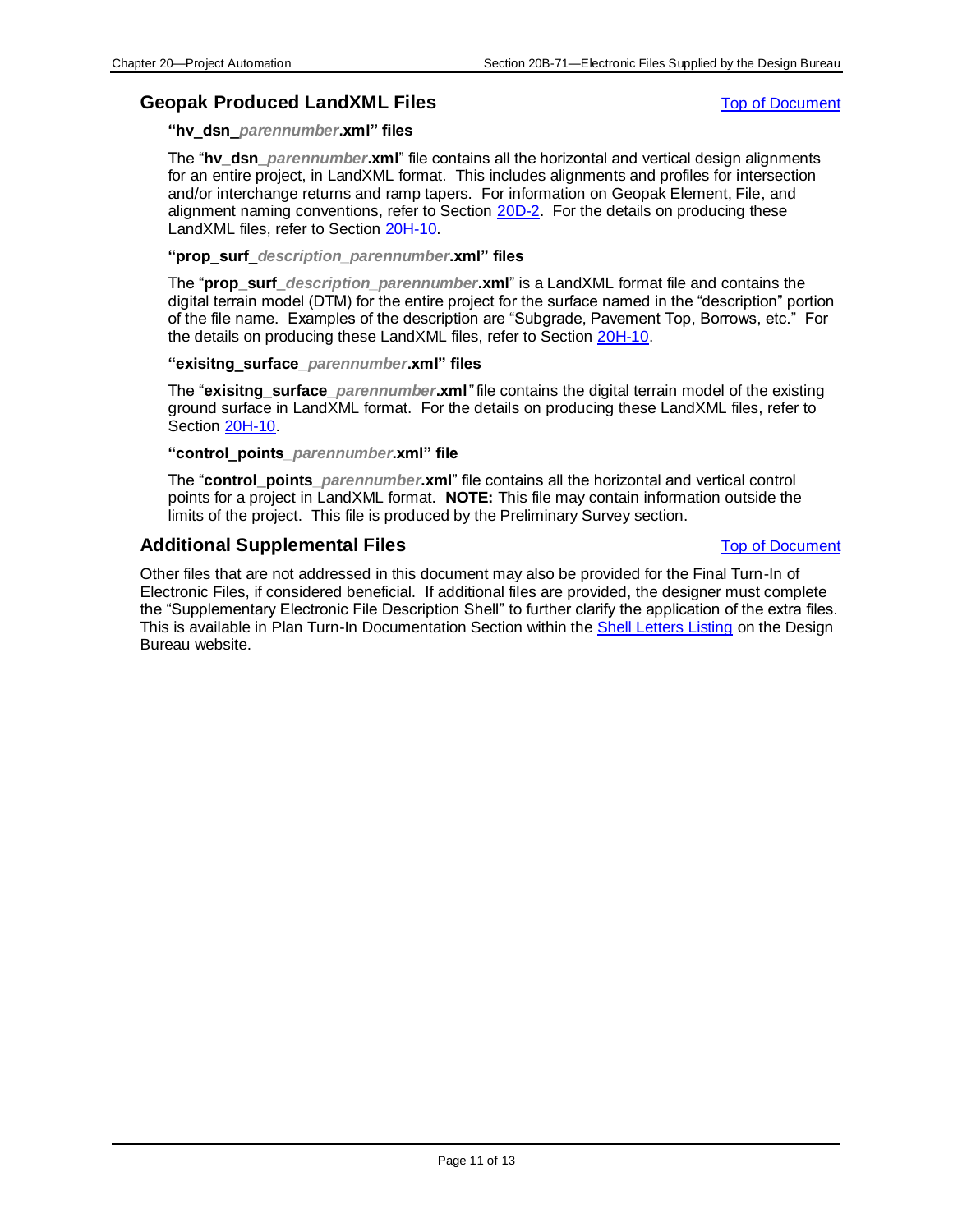## <span id="page-11-0"></span>**Files Required for Final Turn-In of Electronic Files**

#### [Top of Document](#page-0-2)

If the files listed below are available, they shall be submitted to the Office of Contracts for Final Turn-in.

- [Project Documentation](#page-0-0) file shall always be included.
- Alignment Data Files shall be included if there is any geometry.
	- $\circ$  [XML file](#page-10-2) for all alignments when alignments have been developed for the project
	- o [XML file](#page-10-3) for Survey control points
	- o Native [GEOPAK ".gpk" file](#page-6-4) for all alignments when alignments have been developed for the project
- **Microstation CADD files** 
	- o All MicroStation Files containing plan views and/or profiles that are available shall be included [\(".dsn".](#page-2-0) & [".geo"\)](#page-2-1)
	- o All Microstation files from other offices referenced to the "**.dsn**" file shall be included.
	- o All [Microstation Cross sections Files](#page-4-0) for all alignments provided shall be included.
- Machine Control Surfaces, shall be provided for all projects developed for automated machine control guidance.
	- o [XML files](#page-10-4) of automated machine guidance surfaces
- **Note:** Any file noted as a Microstation file that does not have the \*.**dgn** file extension is a Microstation DGN file that has had its extension changed to differentiate between the office that created the file.
- o Native GEOPAK format Surfaces (**.tin & .dtm**) should be placed in a subfolder separate from the .**xml** files.
- DXF CADD Files, shall be provided for all projects developed for automated machine control guidance. Should correlate to automated machine control surfaces being provided. o [Autodesk ".](#page-9-4)**dxf**" files containing three dimensional break lines
- PDF Files
	- o [VanDyke reports](#page-6-7)
- [Tabulations & Calculations,](#page-6-1) all tabulation files that have been created for a project shall be included (C, CS, G, J, M, and S).

Refer to the diagram on the next page for folder & subfolder structure of eFiles submittal for final contracts turn-in. Refer to Section [1H-01](01H-01.pdf) on naming convention for the eFiles root directory.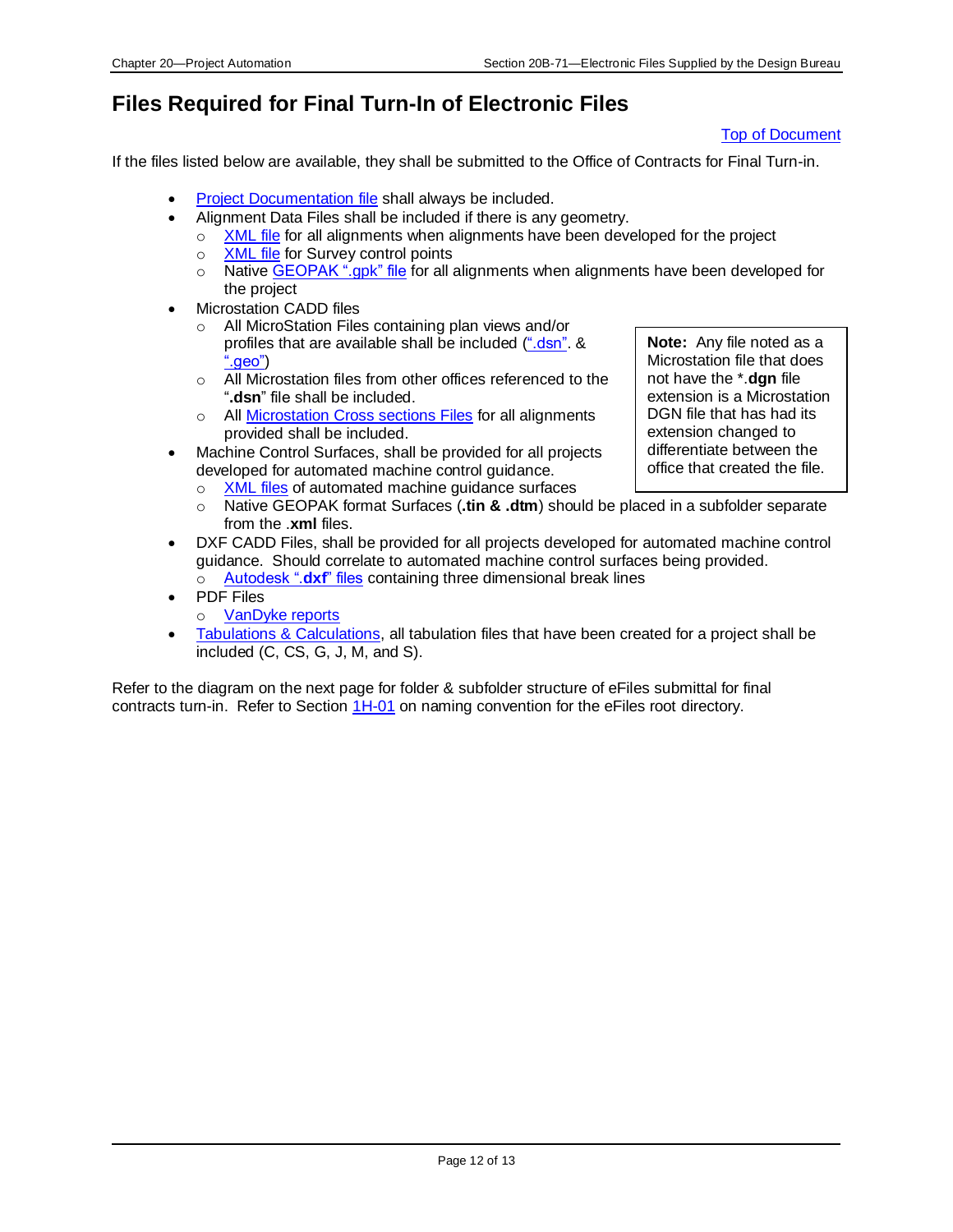